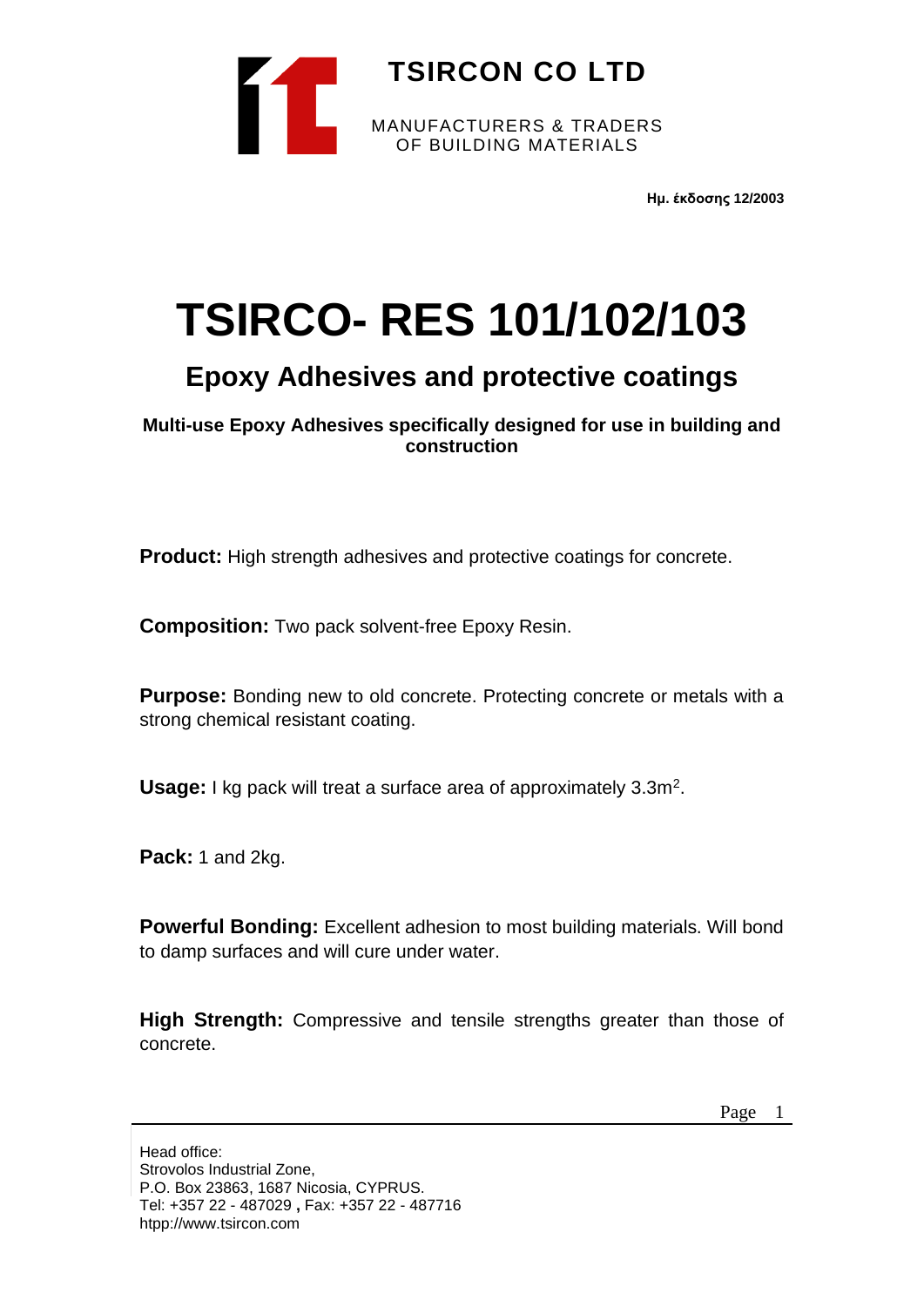**TSIRCON CO LTD** MANUFACTURERS & TRADERS OF BUILDING MATERIALS

**Durability:** Highly resistant to weathering and chemical attack. Negligible shrinkage.

**Introduction: TSIRCO-RES 101** is an Epoxy Resin specifically designed for use with concrete. It has the special advantage of bonding firmly to wet surfaces while a very low viscosity makes application easy.

**TSIRCO-RES 102** is an Epoxy Resin with qualities similar to those of TSIRCO-RES 101 but with faster setting. Curing is possible at temperatures down to 0ºC, making it especially suitable for work under cold weather conditions.

**TSIRCO-RES 103** is a slow curing, high strength Epoxy Resin with excellent adhesion qualities. It is specially suitable for application at high ambient temperatures.

|                                      | 101<br>pale straw       | 102<br>reddish brown    | 103<br>reddish brown                                 |
|--------------------------------------|-------------------------|-------------------------|------------------------------------------------------|
| <b>Colour</b><br>Viscosity<br>@ 20°C |                         |                         |                                                      |
| @ 40°C                               | 300cp                   | 450cp                   | 13 poise<br>2 poise                                  |
| <b>Pot life</b>                      | 50 <sub>min</sub>       | 20 <sub>min</sub>       | $21/2$ - 3hrs at 20 <sup>o</sup> C<br>50 min at 40°C |
| <b>Curing time</b>                   | 2 days                  | 12 hours                | 3 hrs at 40°C<br>9 hrs at $23^{\circ}$ C             |
| <b>Compressive strength</b>          | 86N/mm <sup>2</sup>     | 103N/mm <sup>2</sup>    | 84N/mm <sup>2</sup>                                  |
| <b>Tensile strength</b>              | $49N/mm^2$              | 57N/mm <sup>2</sup>     | 47N/mm <sup>2</sup>                                  |
| <b>Flexural strength</b>             | 73N/mm <sup>2</sup>     | 110N/mm <sup>2</sup>    | 71N/mm <sup>2</sup>                                  |
| <b>Temperature range:</b>            |                         |                         |                                                      |
| - During application                 | 12 to 30°C              | 3 to 20°C               | 18 to $45^{\circ}$ C                                 |
| - In service                         | $-20$ to $35^{\circ}$ C | $-20$ to $35^{\circ}$ C | $-20$ to $45^{\circ}$ C                              |

# **Properties:**

Head office: Strovolos Industrial Zone, P.O. Box 23863, 1687 Nicosia, CYPRUS. Tel: +357 22 - 487029 **,** Fax: +357 22 - 487716 htpp://www.tsircon.com

Page 2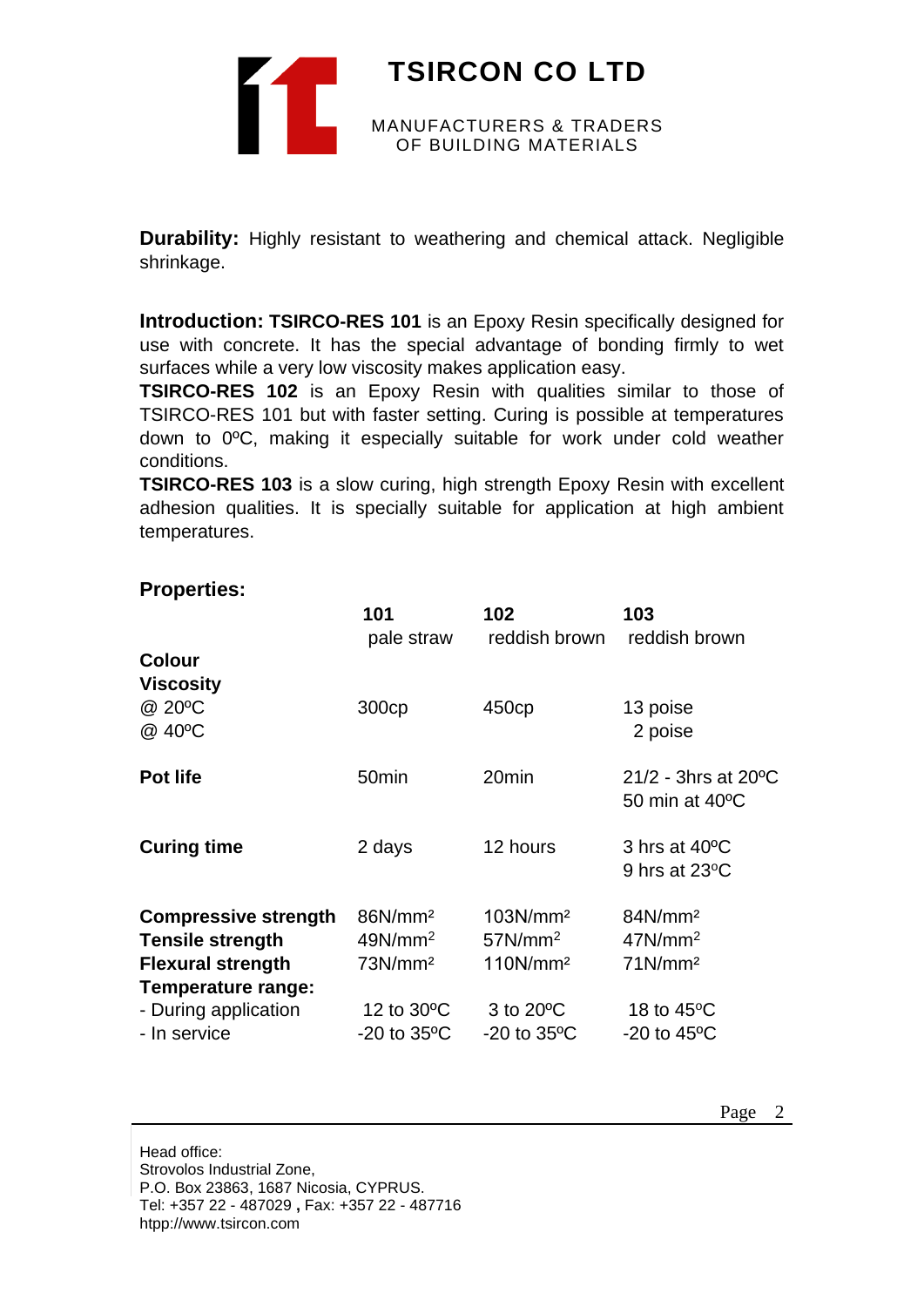

### **Where to use:**

To bond renders, screeds fresh concrete to existing concrete surfaces. To bond together precast concrete units.

To repair broken concrete.

To protect concrete and steel from weathering and chemical attack.

# **How to use:**

# **1. Preparation**

Prepare surfaces to be treated following the instructions provided in the general information sheet on how to use TSIRCO-RES Epoxy Resins.

# **2. Mixing**

TSIRCO-RES 101/102/103 Epoxy Resins come in two components which must be mixed together. These are the BASE RESIN and the HARDENER. The components are supplied in correct pre-weighed proportions. To enhance the ease of mixing in cold weather the tins must be stored in a warm environment. However care must be taken so that the tins are not kept under direct sunlight during or after mixing, especially in the summer season and when the temperatures are high**.** Begin mixing by pouring the HARDENER, into the BASE can. Then stir the two components well until a uniform liquid is obtained. Mechanical stirring is preferable and an electric drill may be used with a stirrer attachment.

#### **3. Application**

**(a) For bonding together concrete sections:** Apply a uniform layer of resin to both prepared surfaces. Use a brush or a roller and work thoroughly ensuring that both surfaces to be joined have been saturated by the resin. Applying light pressure, bring the two sections together and remove any resin extruding from the joint. Make sure that the two sections are not moved or shacked until the resin has set. Use some dry O.P. Cement to thicken the resin into a light paste if gap filling is required between the two sections. Avoid using excessive amount of filler as this weakens bonding strength.

Head office: Strovolos Industrial Zone, P.O. Box 23863, 1687 Nicosia, CYPRUS. Tel: +357 22 - 487029 **,** Fax: +357 22 - 487716 htpp://www.tsircon.com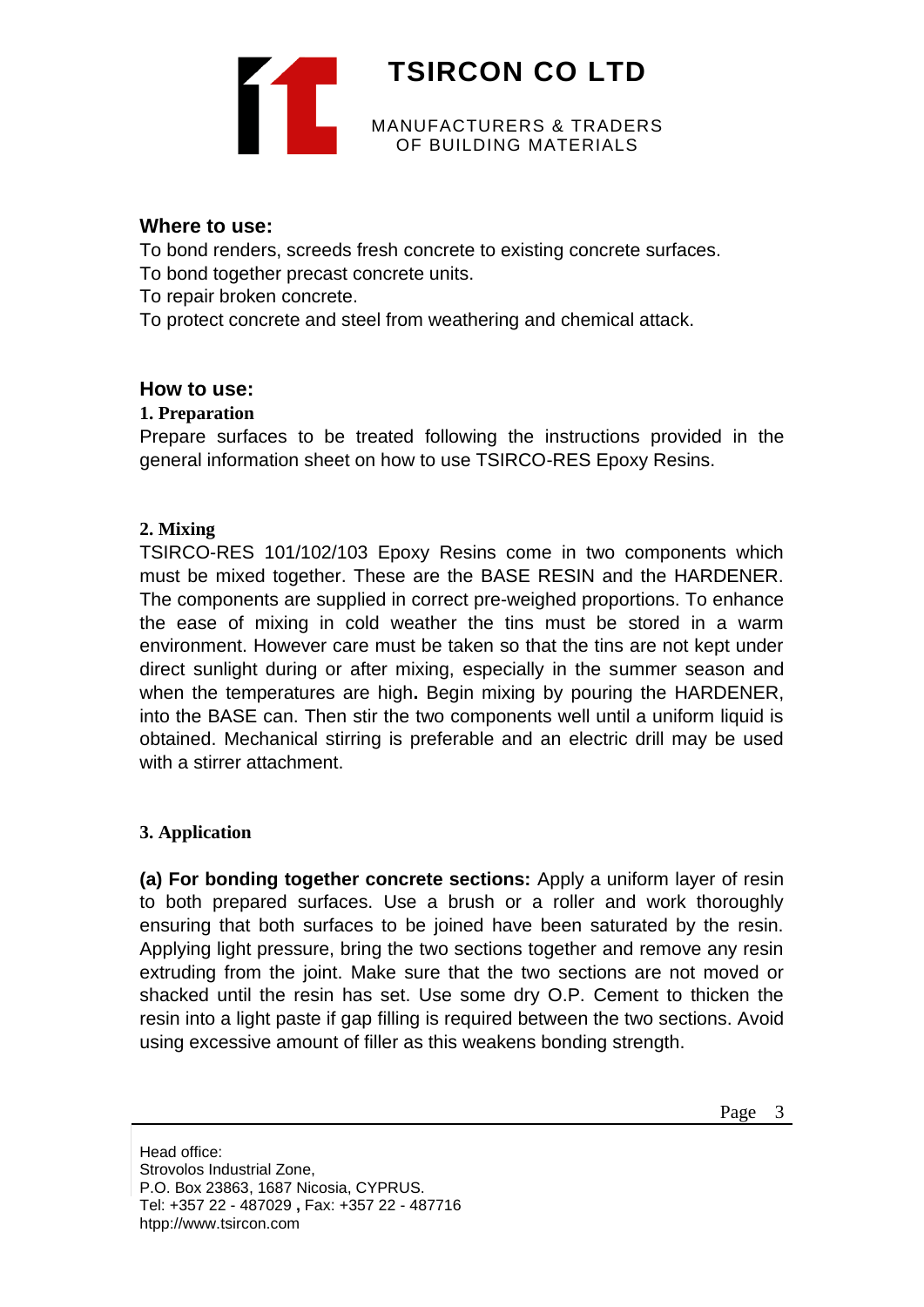**TSIRCON CO LTD** MANUFACTURERS & TRADERS OF BUILDING MATERIALS

**(b) For bonding screeds:** Render or fresh concrete to existing concrete surfaces with a brush or roller apply an even layer of resin to the prepared concrete surface. Place the fresh concrete or mortar on top of the resin layer at least 15 minutes after the application of the resin and definitely before the material has set and while is still tacky. It is important that the fresh concrete or mortar is applied within these time limits therefore the rate of application of resin must be controlled accordingly. For the placing, consolidation and curing of the applied layers follow normal concreting procedures. If the resin sets before the fresh concrete is placed then a new layer of resin must be applied. For very porous surfaces two coats is recommended allowing the first coat to harden before placing the second coat.

**(c) If used as a protection layer:** Two layers of resin should be applied. Apply the second layer 24 hours after the first.

**Coverage:** As a general guide you should allow 0.3kg of resin for every m² of surface to be covered. This ratio may vary depending on the texture and porosity of the surface.

**Cleaning:** Clean all tools with TSIRCO-RES SOLVENT immediately after use.

**Handling Precautions:** Always handle resins with care to prevent skin irritation. Refer to TSIRCO-RES PRODUCTS "Guide for Safe Handling" for detailed instructions.

**Storage Life:** Not less than one year if kept in the manufacturers undamaged sealed containers and stored in a dry and cool environment, away from direct sunlight.